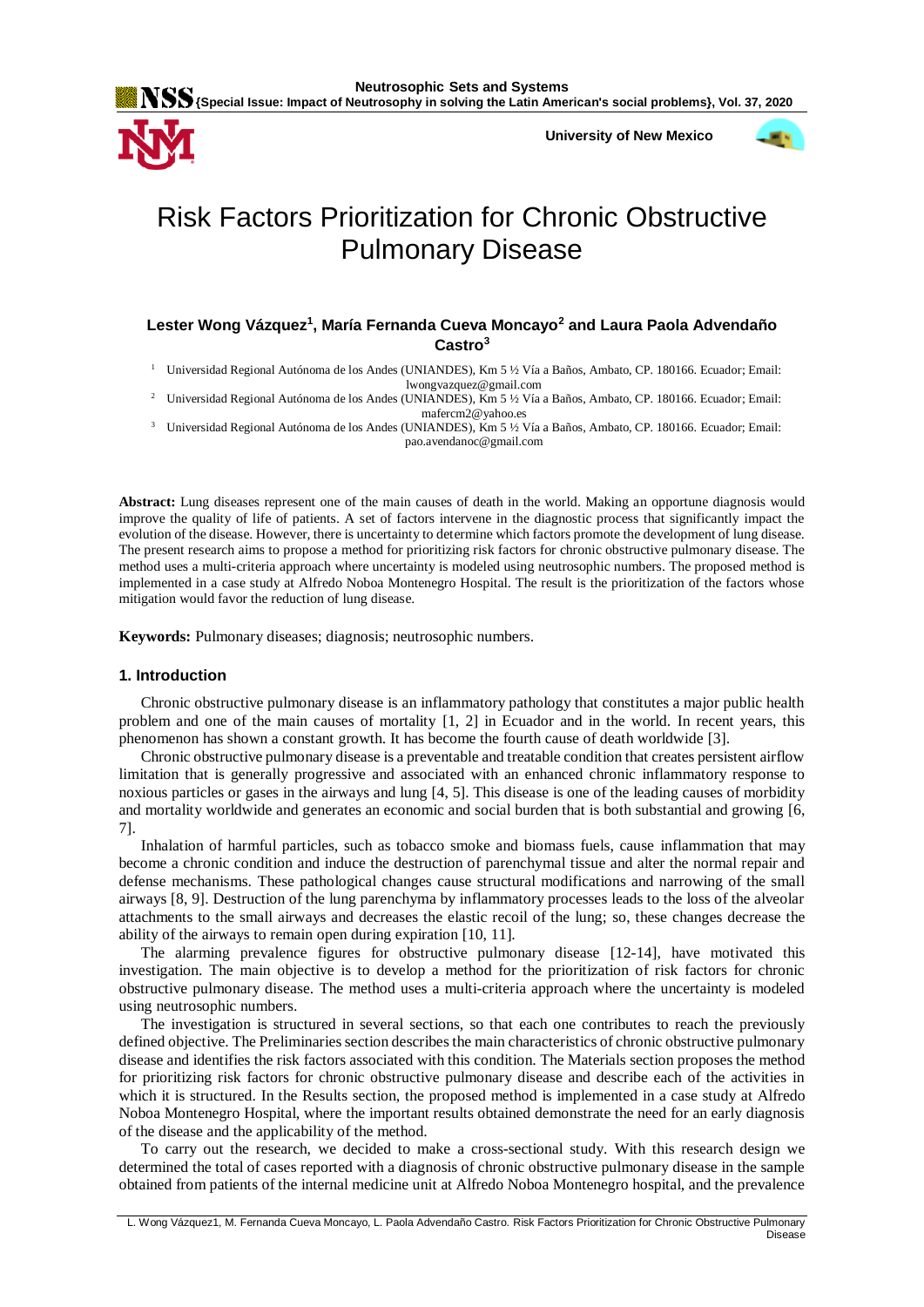of this pathology under study. The review of the medical records made it possible to identify the clinical factors that influenced the development of this pathology and to analyze the role of the risk factors that most affect chronic obstructive pulmonary disease and whose prioritization is the object of study in this research.

## **2. Preliminaries**

This section provides a description of the main elements associated with the problem. A study of lung diseases is carried out as the basis of this investigation. Subsequently, the main risk factors that affect chronic obstructive pulmonary disease are identified for prioritizing risk factors.

#### *2.1. Pulmonary diseases*

Chronic obstructive pulmonary disease is not a single disease, but a general concept that designates various chronic lung ailments that limit the flow of air in the lungs. Therefore, it is classified as Chronic Bronchitis and Emphysema [\[15\]](#page-9-7).

Chronic bronchitis is inflammation of the main airways in the lungs that continues for a long time or that comes back repeatedly. The main cause is smoking. Secondhand smoke may also cause chronic bronchitis, which is worsened by environmental pollution, infection, and allergies [\[16\]](#page-9-8). It is considered to be chronic when symptoms persist for more than 90 days a year for two consecutive years, as long as it is not due to a localized bronchopulmonary disease. Smoking is the most common cause of chronic bronchitis and there is no precondition for gender, age or ethnicity. Up to 5% of the population can be affected, and it tends to occur more in women and people over 45 years of age [\[17,](#page-9-9) [18\]](#page-9-10).

Pulmonary emphysema is a disease that produces the enlargement of the pulmonary alveoli permanently, damaging them in such a way that they become obstructed and decrease respiratory function [\[19,](#page-9-11) [20\]](#page-9-12). The loss of elasticity causes the airways to narrow, as a consequence your body does not receive the oxygen it needs. This pathology usually appears as a sequel to bronchitis and asthma. Smoking is the most common cause for its appearance. Emphysema is mainly a disease of people over 40 years of age and is more frequent in men than in women, although the increase in the incidence of women has been notable in recent years.

The chronic inflammatory process, ischemia, and limitation of physical activity are associated with this disease, along with the adverse effects of the drugs used in its treatment, produce systemic effects such as cachexia or muscle atrophy. Concomitant diseases such as hypertension or diabetes mellitus influences the clinical status of patients with chronic obstructive pulmonary disease and worsens the prognosis, increasing the risk of developing lung cancer [\[21,](#page-9-13) [22\]](#page-9-14). The prevalence and impact of this disease on the population is expected to increase due to aging and the rise of the smoking rates of the population, both in developed and underdeveloped countries. The worldwide prevalence in the general population is estimated at around 1% and in those over 40 years at 10%.

#### *2.2. Risk factors for chronic obstructive pulmonary disease*

Identifying the risk factors that significantly affect lung diseases is the basis for improving the quality of life of patients. Pulmonary diseases have a multifactorial origin and develop due to the interaction of different risk factors, such as: genetic factors, bronchial reactivity and environment [\[23\]](#page-9-15).

Each risk factor has a set of associated measurement indicators that determine the incidence criteria for medical diagnosis. The risk factors for chronic obstructive pulmonary disease identified from the implemented research design are listed below:

- 1. Smoking: considered the most important risk factor for the development of chronic obstructive pulmonary disease. The risk increases depending on the number of cigarettes smoked, the age of start, and the time they have been smoking, with tobacco smoke being the main cause [\[24\]](#page-9-16).
- 2. Genetic factors: the deficiency of alpha-1-antitrypsin stands out, which is a protein that protects the lungs from damage. That is why its deficit is associated with the early and accelerated development of emphysema and decrease in lung function.

It should be analyzed primarily in young patients with chronic obstructive pulmonary disease; especially if they are not smokers [\[25\]](#page-10-0).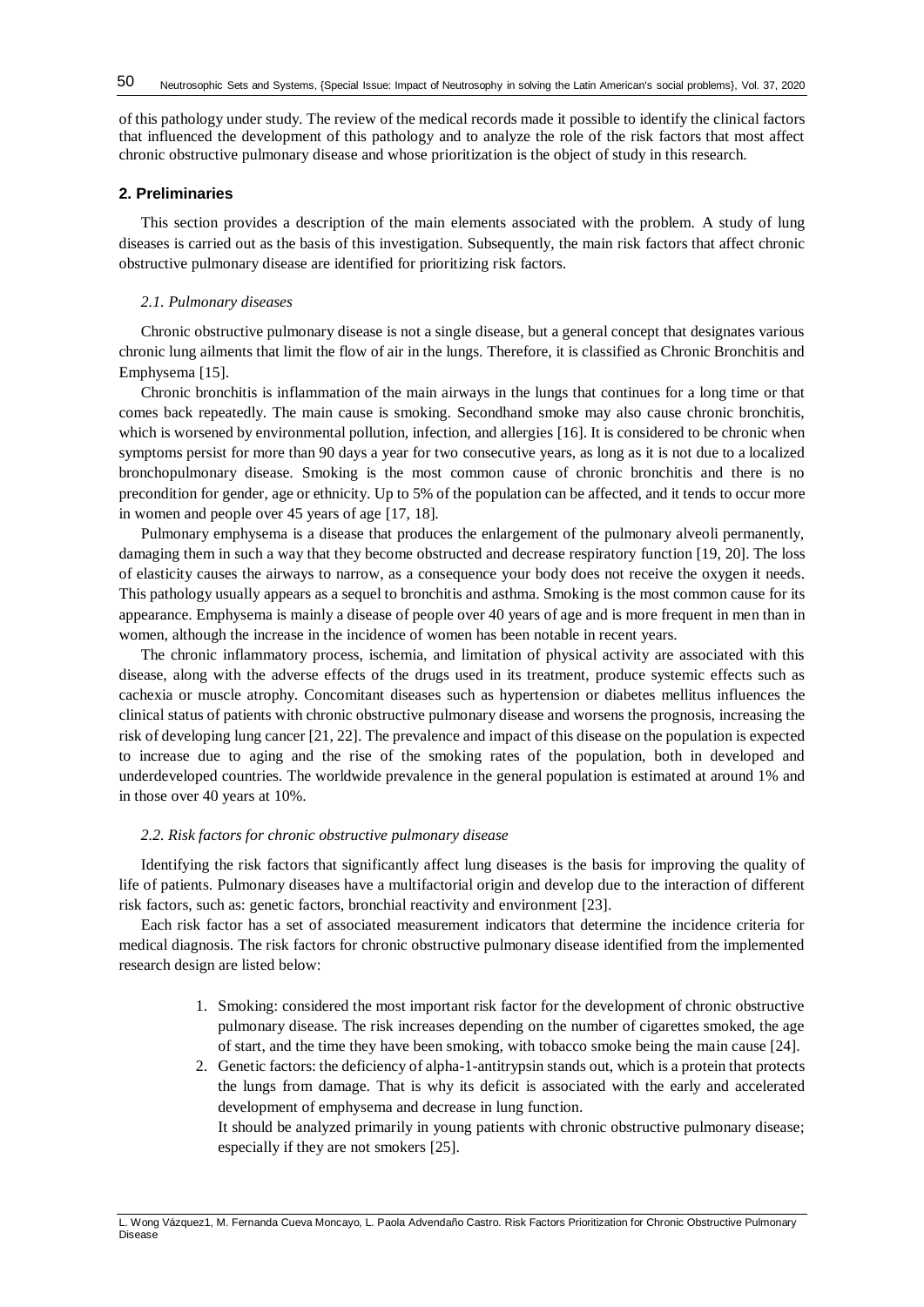- 3. Bronchial reactivity: this factor is associated with the risk of developing chronic obstructive pulmonary disease, since people affected by bronchial reactivity usually present bronchial obstruction [\[26\]](#page-10-1).
- 4. Lung growth: people with incomplete lung development have reduced lung function, and consequently a higher risk of developing chronic obstructive pulmonary disease. Lung growth disturbances are often associated with events during pregnancy [\[18,](#page-9-10) [19\]](#page-9-11).
- 5. Passive smoking: passive and continuous exposure to tobacco smoke may cause respiratory symptoms, increase in acute respiratory diseases and worsening lung function, which in the future may trigger the development of chronic obstructive pulmonary disease [\[12,](#page-9-6) [13,](#page-9-17) [27,](#page-10-2) [28\]](#page-10-3).
- 6. Respiratory infections: severe respiratory infections have been associated with decreased lung function. These infections generally occur in childhood and may cause damage to the airways; and in adult life cause the appearance of chronic obstructive pulmonary disease.
- 7. Nutrition: malnutrition is an unfavorable factor in the evolution of this disease. Lack of vitamin C and E and magnesium decrease protection against the development of chronic obstructive pulmonary disease**.**
- 8. Atmospheric pollution: it contributes to the load of inhaled particles, which produces a greater number of exacerbations, causing an irritating effect in the airways, which conditions greater bronchoconstriction and pulmonary hypersecretion.
- 9. Exposure to toxins: it manifests itself mainly during the combustion of garbage, exposure to chemicals, combustion at home (wood stove).
- 10. Demographic factors: the review of medical records showed that demographic elements (Urban, Rural) influence the development of chronic obstructive pulmonary disease; because patients in rural areas have a higher exposure to biomass and work mostly in agriculture, which exposes them to inhalation of chemicals and insecticides.
- 11.Socioeconomic level: The risk of developing chronic obstructive pulmonary disease is inversely related to socioeconomic position, in such a way that it is more frequent in depressed social classes, due to the fact that they present a greater number of risk factors that are associated with the development of the illness such as: alcohol, smoking, more frequent childhood infections, overcrowding, poor nutrition.
- 12.Pathological background: various studies have confirmed that the development of chronic obstructive pulmonary disease may be associated with pathological elements such as arterial hypertension, diabetes mellitus, hypothyroidism, hyperthyroidism, among others.
- 13. Others (age, family history of chronic obstructive pulmonary disease): aging produces an increase in respiratory symptoms and therefore a decrease in lung function, which leads to a future development of the pathology. In the family history are genetic factors and most likely passive smoking that is suffered by the children of the patient with chronic obstructive pulmonary disease, the same ones who may have a predisposition to smoke in the future.

The identification of risk factors for chronic obstructive pulmonary disease shows that there is no single cause that provoke this pathology, it is rather the consequence of various risk factors. The problem lies in the fact that the clinical manifestations of this pathology such as dyspnea, chronic cough, production of profuse and sometimes purulent expectoration, are of a progressive nature, becoming persistent or evident with effort. Chronic obstructive pulmonary disease is a slowly progressive disease that, with proper treatment and compliance with it, the patient can lead a life without complications.

#### *2.3. Neutrosophic multicriteria decision analysis.*

Multi-criteria decision-making problems allow uncertainty to be modeled through fuzzy logic, initially introduced by Zadeh [\[29\]](#page-10-4). It allows you to model knowledge in a more natural way. The basic idea is the notion of the membership relation that takes truth values in the interval [0,1].

The introduction of the *Intuitionistic Fuzzy Set* (IFS) as a universe with a generalization of fuzzy sets have been defined by K. Atanassov in [\[30\]](#page-10-5). In IFS, in addition to the degree of membership  $(\mu_A(x) \in [0,1])$  of each element  $x \in X$  to a set A, a degree of non-membership  $v_A(x) \in [0,1]$ , as considered, such as shown in equation 1: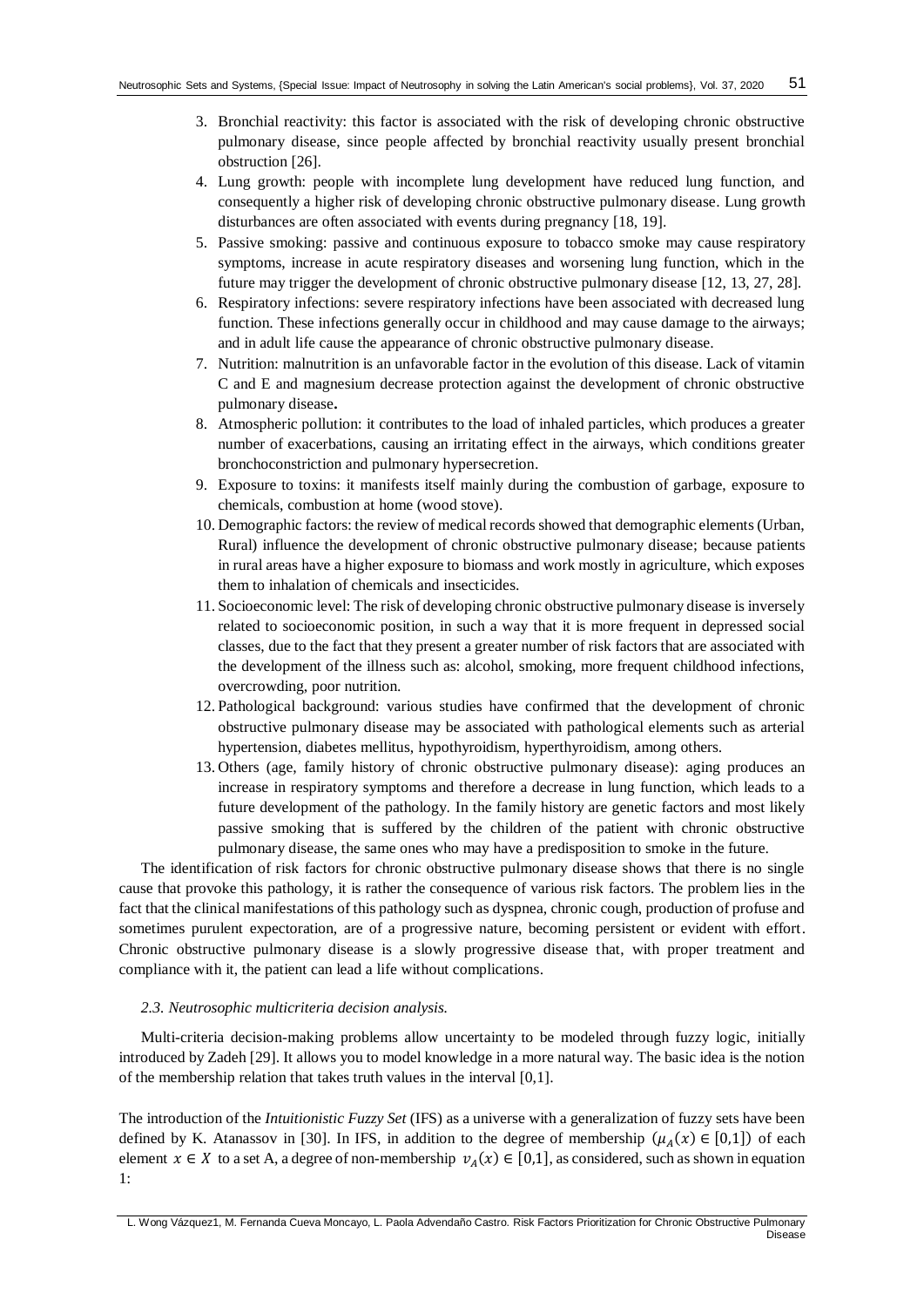$$
\forall x \in X \mu_A(x) + \nu_A(x) \le 1 \tag{1}
$$

The *Neutrosophic Set* (NS) introduced the degree of indeterminacy (i) as an independent component [\[31\]](#page-10-6). The truth value in the neutrosophic set is the following [\[32,](#page-10-7) [33\]](#page-10-8):

Let N be a set defined as:  $N = \{(T, I, F): T, I, F \subseteq [0,1]\}$  a neutrosophic evaluation n is a mapping of the set of propositional formulas to N, that is, for each p we have:

 $v(p) = (T, I, F)$  (2)

The *Single Valued Neutrosophic Set* (SVNS) [\[34,](#page-10-9) [35\]](#page-10-10) was developed to facilitate real world applications of the set theoretic and neutrosophic set operators. An SVNS is a special case of a neutrosophic set proposed as a generalization of intuitionistic fuzzy sets to treat incomplete information [\[36-38\]](#page-10-11).

The single value neutrosophic numbers (SVN number) are denoted by  $A = (a, b, c)$ , where, [0,1] and  $a, b, c \in [0,1]$  and  $a + b + c \leq 3$  [\[39\]](#page-10-12). In real world problems, we can sometimes use linguistic terms like "good", "bad" to get preferences about an alternative, and we cannot use some numbers to express qualitative information. Some classic multicriteria decision models have been adapted to Neutrosophy, for example, AHP, TOPSIS and DEMATEL [\[40-42\]](#page-10-13).

#### **3. Materials and Methods**

This section describes the structure and operation of the method to assess risk factors for chronic obstructive pulmonary disease. The method consists of eight activities: reference framework, collection of parameters, selection of preferences, calculation of the degree of consensus, control, generation, evaluation of alternatives and classification of risk factors. It is based in previous works on consensus in neutrosophic environments [\[43-](#page-10-14) [45\]](#page-10-14) . Figure 1 shows the structure of the method.



**Figure 1.** General diagram of how the method works.

The main activities involved in the proposed method are described below. Each activity describes the main elements that are managed.

L. Wong Vázquez1, M. Fernanda Cueva Moncayo, L. Paola Advendaño Castro. Risk Factors Prioritization for Chronic Obstructive Pulmonary Disease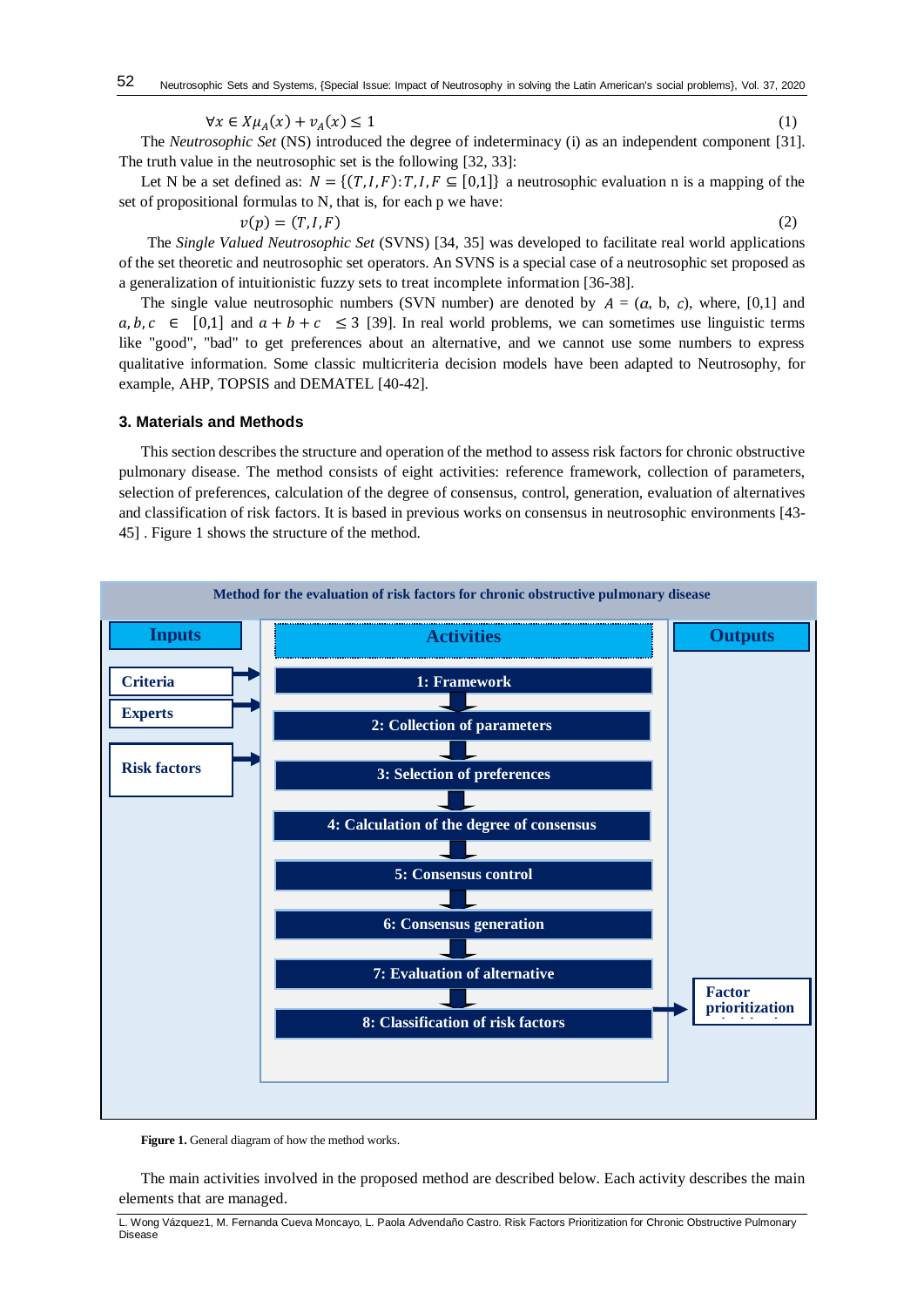Activity 1: Framework. This activity defines the evaluation framework for the decision problem of prioritizing risk factors for chronic obstructive pulmonary disease. The frame is set in such a way that:

 $C = \{c_1, c_2, \dots c_n\}, n \ge 2$ , is the set of criteria that represent risk factors for chronic obstructive pulmonary disease.

 $E = \{e_1, e_2, \dots e_k\}, k \ge 2$ , is the set of experts involved in the process.

 $X = \{x_1, x_2, \ldots, x_m\}, m \ge 2$ , is the finite set of patients to be diagnosed.

Criteria and experts could be grouped. The group of experts will provide the evaluations of the decision problem. The main criteria that represent risk factors for chronic obstructive pulmonary disease according to [\[23\]](#page-9-15). Figure 2 shows the identified factors.



**Figure 2.** Risk factors for chronic obstructive pulmonary disease.

**Activity 2:** collection of parameters**.** The granularity of the linguistic term is selected. Parameters are brought together to control the consensus process: consensus threshold  $\mu \in [0,1]$  and MAXROUND  $\in \mathbb{N}$  to limit the maximum number of discussion rounds. The acceptability threshold  $\varepsilon \ge 0$ , is also collected, to allow a margin of acceptability to avoid generating unnecessary recommendations.

**Activity 3:** selection of preferences. For each expert, their preference is compiled using the chosen set of linguistic terms.

In this activity, each  $e_k$  expert, provides the evaluations using evaluation vectors:

$$
U^k = (v_1, i = 1, \dots n, j = 1, \dots m)
$$
\n(3)

The evaluation,  $v_i^k$  provided by each expert  $e_k$  for each criterion  $c_i$  of each alternative  $X_j$ , is expressed by SVN numbers.

**Activity 4:** calculation of the degree of consensus. The degree of standardized collective consensus is calculated in a range of values [0,1].

For each pair of experts,  $e_k$ ,  $e_t$  ( $k < t$ ) s a similarity vector is determined

$$
SM_{kt} = (sm_i^{kt}), sm_i^{kt} \in [0,1]
$$
\n
$$
(4)
$$

is calculated:

$$
sm_i^{kt} = 1 - \left(\frac{1}{3} \sum_{j=1}^n \left\{ \left( |t_i^k - t_i^t| \right)^2 + \left( |i_i^k - t_i^t| \right)^2 + \left( |f_i^k - t_i^t| \right)^2 \right\} \right)^2
$$
\n
$$
(i, 2, ..., m)
$$
\n(5)

L. Wong Vázquez1, M. Fernanda Cueva Moncayo, L. Paola Advendaño Castro. Risk Factors Prioritization for Chronic Obstructive Pulmonary Disease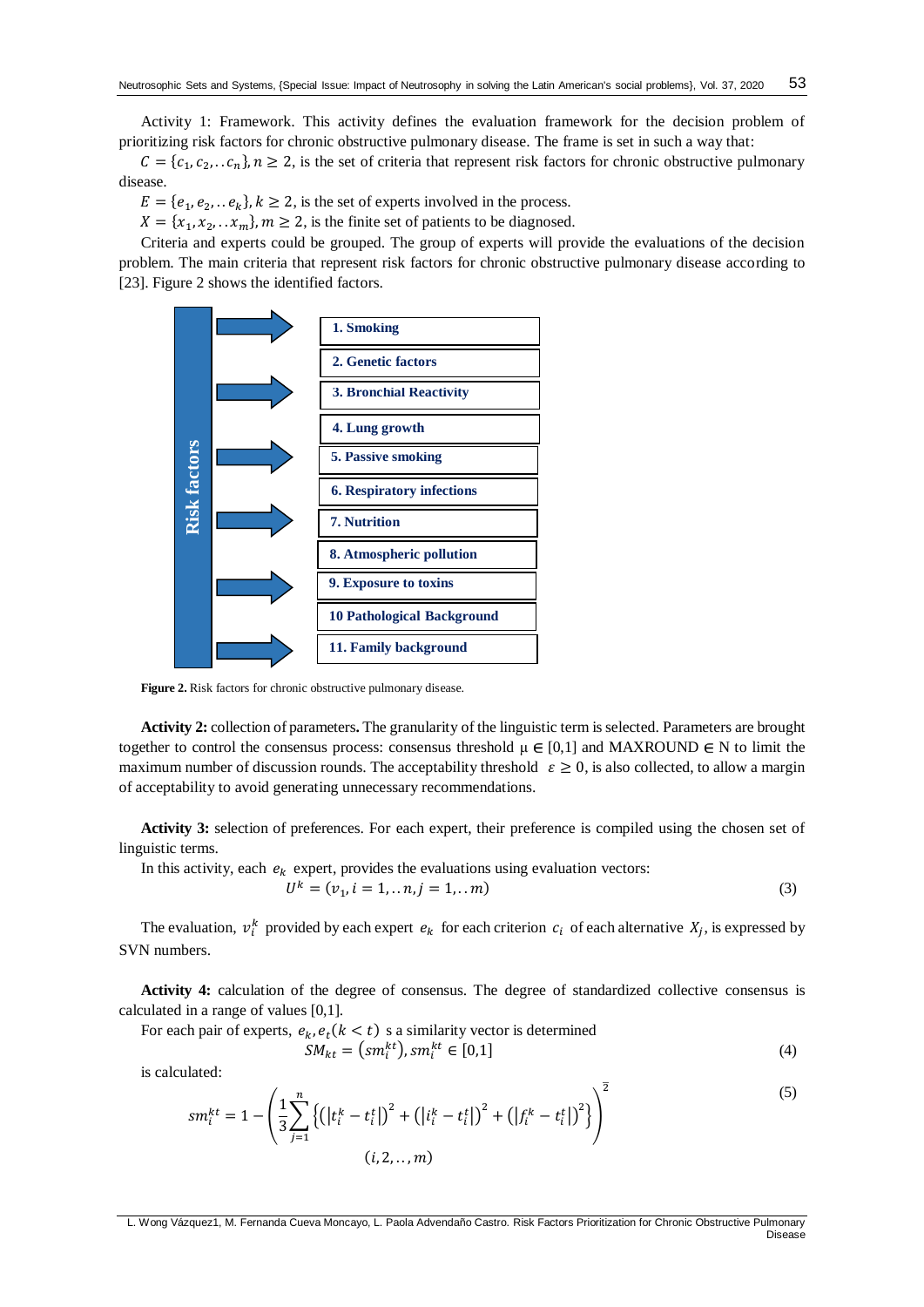A consensus vector  $CM = (cm_i)$  is obtained by adding similarity values:  $cm_i = OAG_1(SIM_i)$ ) (6)

Where  $OAG_1$  is an aggregation operator,  $SIM_i = \{sm_i^{12}, sm_i^{1m}, \ldots, sm_i^{(m-1)m}\}\)$  representing all pairs of experts determines the similarity in their opinion on the preference between  $(v_i, v_j)$  and  $cm_i$  is the degree of consensus reached by the group in their opinion. Finally, a degree of general consensus is calculated:

$$
cg = \frac{\sum_{i=1}^{n} cv_i}{n} \tag{7}
$$

**Activity 5:** consensus control**.** The degree of consensus *cg* is compared with the consensus threshold (μ). If  $cg \geq \mu$ , the consensus process ends; otherwise, the process requires additional discussion. The number of rounds is compared to the MAXROUND parameter to limit the maximum number of discussion rounds.

**Activity 6:** consensus generation. When  $c\mathfrak{g} < \mu$ , the experts must modify the preference relationships to make their preferences close to each other and increase the degree of consensus in the next round. The consensus generation begins to compute the collective preferences  $w^c$ . This collective preference model is calculated by adding the reference vector of each expert:

$$
w^c = OAG_2(v^1, \dots v^m) \tag{8}
$$

Where:  $OAG_2$  is an aggregation operator and  $v \in U$ . After that, a proximity vector  $(PP^k)$  is obtained between each of the expert  $e_k$  and  $w^c$ . The proximity values,  $pp_{ij}^k \in [0,1]$  are calculated as:

$$
pp_{ij}^{k} = \left(\frac{1}{3} \sum_{j=1}^{n} \left\{ \left( \left| t_{i}^{k} - t_{i}^{c} \right| \right)^{2} + \left( \left| t_{i}^{k} - t_{i}^{c} \right| \right)^{2} + \left( \left| f_{i}^{k} - t_{i}^{c} \right| \right)^{2} \right\} \right)^{2}
$$
\n(9)

Subsequently, preference relationships to change (CC) are identified. The preference relationship between the criteria  $c_i$  and  $c_j$  with a degree of consensus, below the defined ( $\mu$ ) is identified:

$$
CC = \{w_i^c | cm_i | < \mu\} \tag{10}
$$

Then, depending on the CC, those experts who should change their preference are identified. To calculate an average proximity  $pp_i^A$ , the proximity measures are added.

$$
pp^{A} = OAG_{2}(pp^{1},..,pp_{l}^{m})
$$
\n(11)

Where  $OAG<sub>2</sub>$  is an SVN aggregation operator.

 $e_k$  experts whose  $pp_i^k < pp_i^A$  are advised to modify their preference ratio  $W_i^k$ .

Finally, the direction rules are checked to suggest the direction of the proposed changes. A threshold  $\epsilon \ge 0$ has been established to avoid generating an excessive number of unnecessary tips.

DR 1: If  $v_i^k - w_i^c < -\varepsilon$  then  $e_k$  should increase its value of the preference relation  $v_i$ .

DR 2: If  $v_i^k - w_i^c < -\varepsilon$  then  $e_k$  should decrease its value of the preference relation  $v_i$ .

DR 3: If  $-\varepsilon \le v_i^k - w_i^c$  ≤  $-\varepsilon$  then  $e_k$  must not modify the value of the preference relation  $v_i$ .

Steps 3 through 6 are repeated until the consensus reaches the maximum number of rounds.

Activity 7: evaluation of alternatives. The objective of this activity is to obtain a global evaluation for each alternative. Taking into account the previous phase, an evaluation is calculated for each alternative, using the selected resolution process that allows managing the information expressed in the decision frame.

In this case, the alternatives are classified according to the single value neutrosophic weighted average aggregation operator (SVNWA):

$$
F_w(A_1, A_2, \dots, A_n) = (1 - \prod_{j=1}^n (1 - T_{Aj})^j, \prod_{j=1}^n (I_{Aj}(x))^{wj}, \prod_{j=1}^n (F_{Aj}(x))^{wj}
$$
  
\nWhere  $W = (w_1, w_2, \dots w_n)$  is the weight vector of  $A_j (j = 1, 2, \dots, n)$ ,  $w_n \in [0, 1]$  and  $\sum_j^n w_j$ . (12)

Activity 8: classification of risk factors. In this activity, the alternatives are ranked and the best scoring function is chosen [\[29\]](#page-10-4). According to the scoring and precision functions of the SVN sets, a sort order of the set of alternatives can be generated [\[46\]](#page-10-15). Selecting the options with the highest score.

To order alternatives a scoring function is used [35]:

$$
s(V_j) = 2 + T_i + F_j - I_j
$$
 (13)

Additionally, a precision function is defined:

$$
a(V_j) = T_i - F_j \tag{14}
$$

L. Wong Vázquez1, M. Fernanda Cueva Moncayo, L. Paola Advendaño Castro. Risk Factors Prioritization for Chronic Obstructive Pulmonary Disease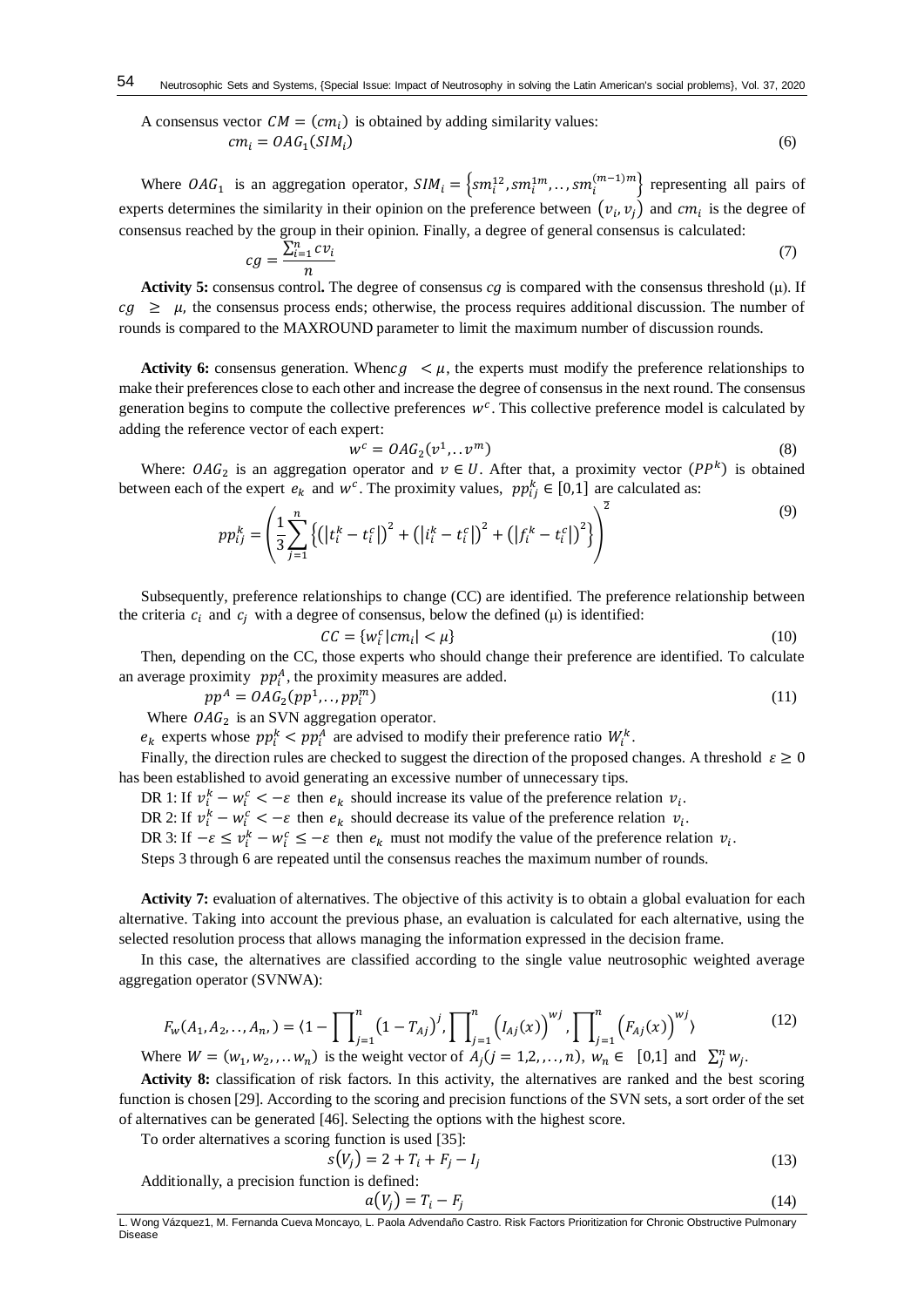1. Si a.  $a(V_j) = a(V_i)$ , then  $V_j$  are equal, denoted by  $V_j = V_i$ . b.  $a(V_j) < a(V_i)$ , then  $V_j$  is less than  $V_i$ , denoted by  $V_j < V_i$ . 3. Si  $s(V_j) < s(V_i)$ , then  $V_j$  is less than  $V_i$ , denoted by  $V_j < V_i$ . a. Si  $a \quad (Vj) \quad < a \quad (Vi)$ , then  $V_j$  is less than  $V_i$ , denoted by  $V_j < V_i$ . b. Si a  $(Vj) = a (Vi)$ , then  $V_i$  and  $V_i$  are equal, denoted by  $Vj = Vi$ . Another option is to use the scoring function proposed in [\[47\]](#page-10-16):  $s(V_i) = (1 + T_i - 2F_i - I_i)/2$  (15)

where  $s(V_i) \in [-1,1]$ .

According to the classification method of the SVN scoring function[\[48,](#page-11-0) [49\]](#page-11-1), the classification order of the set of risk factors for chronic obstructive pulmonary disease can be generated and the alternatives can be prioritized.

# **4. Results**

So

To demonstrate the applicability of the proposed method, we decided to conduct a case study, taking as a reference a patient admitted to the intensive care unit at Alfredo Noboa Montenegro Hospital in Ecuador. In this study, we had the collaboration of three experts  $E = \{e_1, e_2, e_3\}$ ,  $n = 3$  from which their preferences are determined. To increase the way in which the input data is interpreted, a set of linguistic terms with cardinality nine is used (Table 1).

| <b>Linguistic terms</b> | <b>SVNSs</b>       |
|-------------------------|--------------------|
| Extremely good (EG)     | (1,0,0)            |
| Very very good (VVG)    | (0.9, 0.1, 0.1)    |
| Very good (VG)          | (0.8, 0.15, 0.20)  |
| Good(G)                 | (0.70, 0.25, 0.30) |
| Medium good (MG)        | (0.60, 0.35, 0.40) |
| Medium (M)              | (0.50, 0.50, 0.50) |
| Medium bad (MB)         | (0.40, 0.65, 0.60) |
| Bad (B)                 | (0.30, 0.75, 0.70) |
| Very bad (VB)           | (0.20, 0.85, 0.80) |
| Very very bad (VVB)     | (0.10, 0.90, 0.90) |
| Extremely bad (EB)      | (0,1,1)            |

**Table 1.** Linguistic terms used to provide the assessments [\[47\]](#page-10-16).

The scope of the consensus process is defined by eleven criteria  $C = \{c_1, c_2, \ldots, c_{11}\}\;$  shown in Table 2.

| <b>Node</b> | <b>Description</b>     |
|-------------|------------------------|
| $c_{1}$     | Smoking                |
| $c_{2}$     | Genetic factors        |
| $c_{3}$     | Bronchial reactivity   |
| $C_{4}$     | Lung growth            |
| с<br>-5     | Passive smoking        |
| с<br>6      | Respiratory infections |
| $c_{7}$     | Nutrition              |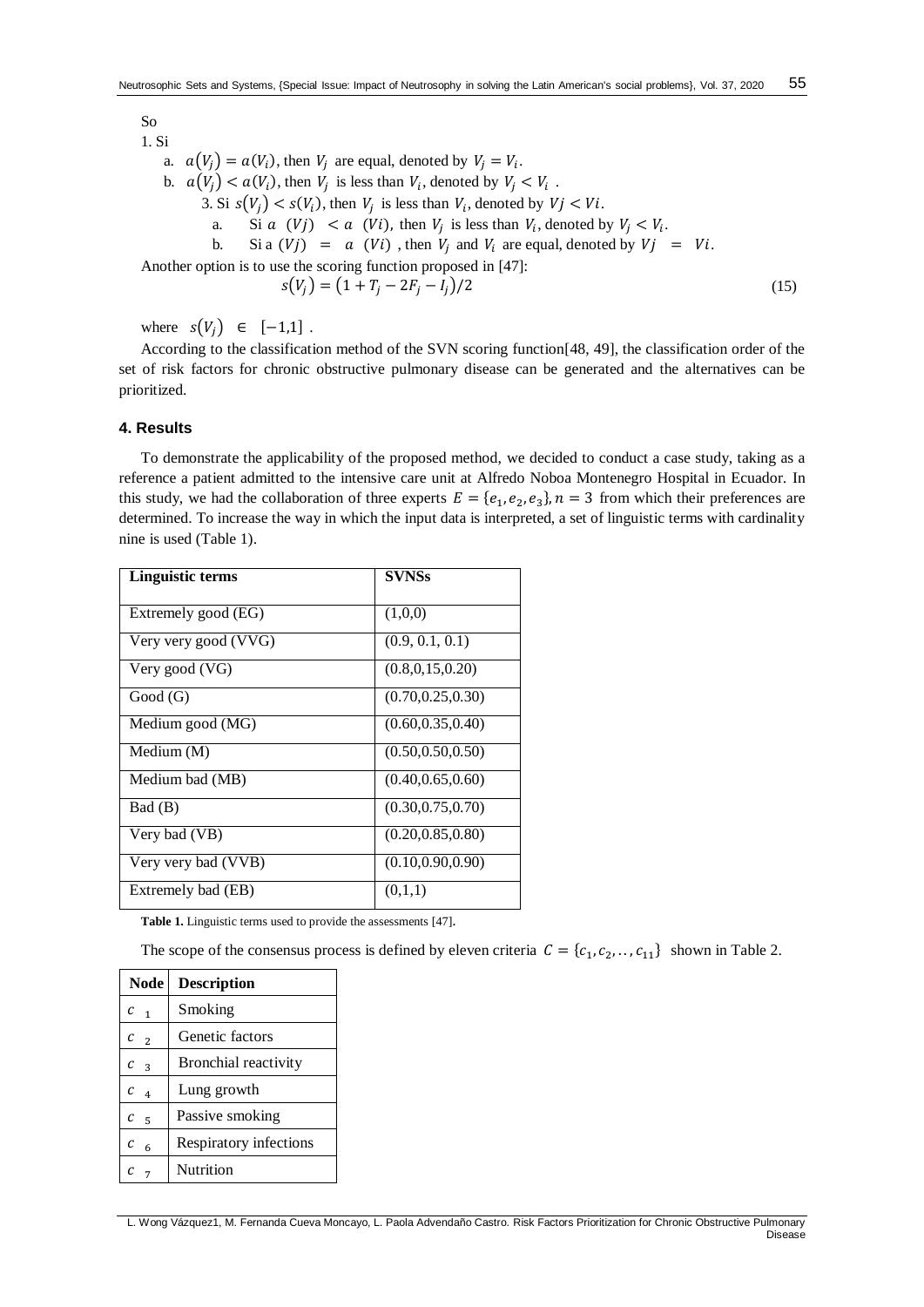| C                   | Atmospheric pollution   |
|---------------------|-------------------------|
| $C_{\alpha}$        | Exposure to toxins      |
| $\mathcal{C}$<br>10 | Pathological background |
| $C_{11}$            | Family background       |

**Table 2.** Criteria for prioritizing risk factors for chronic obstructive pulmonary disease.

#### The parameters used in this case study are shown in Table 3.

| Consensus threshold                 | $\mu = 0.9$         |
|-------------------------------------|---------------------|
|                                     |                     |
| Maximum number of discussion rounds | $MAXROND = 10$      |
|                                     |                     |
| Acceptability threshold             | $\varepsilon = 0.1$ |
|                                     |                     |

**Table 3.** Defined parameters.

Initially, experts provide the following preferences:

|    | $c_{1}$   | $c_2$ | $c_3$ | c <sub>4</sub> | $c_{5}$ | $c_{6}$ | $c_{7}$ | $c_8$ | $c_{9}$ | $c_{10}$ | $c_{11}$ |
|----|-----------|-------|-------|----------------|---------|---------|---------|-------|---------|----------|----------|
| E1 | B         | M     | B     | VG             | G       | G       | G       | B     | Gì      | M        | B        |
| E2 | VG        | G     | G     | G              | G       | G       | G       | VG    | G       | G        | VG       |
| E3 | <b>VB</b> | VG    | M     | G              | VG      | VG      | G       | VВ    | VG      | VG       | VG       |

**Table 4.** Preference Round 1

# **First round**

Similarity vectors are obtained.

 $s^{12}$  = [ 0,9226; 0,9221; 0,95; 0,5807; 0,9702; 0,9707; 0,9707; 0,6807; 0,9204; 0,9606; 0,9606] <sup>13</sup>=[0,9402; 0,9414; 0,7424; 0,62; 0,9802; 0,9707; 0,7825; 0,8752; 0,9608; 0,9604; 0,9204]  $s^{23}$  = [0,9204; 0,9704; 0,9414; 0,7234; 0,9428; 0,9406; 0,9207; 0,896; 0,9554; 0,9402; 0,9606]

The consensus vector obtained is CV = [0,9277; 0,9446; 0,8779; 0,6413; 0,9644; 0,9606; 0,8913  $0,8173$ ;  $0,9455$ ;  $0,9537$ ;  $0,9472$ ]. Finally, a degree of general consensus is calculated: cg = 0.8974 Since cg  $0.6848 \leq \mu 0.9$ , the generation of tips is activated.

The collective preferences are calculated using the SVNWA operator, in this case giving the same importance to each expert  $W^c = [(0,80; 0,15; 0,20)(0,65; 0,50; 0,50)(0,5; 0,50;0,50)(0,70; 0,25; 0,30)]$ 

(0,70; 0,25; 0,30)(0,70; 0,25; 0,30)(0,70; 0,25; 0,30)(0,60;0,40;0,40)(0,70; 0,25; 0,30)(0,6; 0,40;0,40)  $(0,60;0,40;0,40)]$ 

The proximity vectors are calculated  $k$  $pp_1=[0,92; 0,92; 0,95; 0,58; 0,97; 0,97; 0,97; 0,68; 0,92; 0,96; 0,96]$  $pp_2=[0,94; 0,94; 0,94; 0,62; 0,98; 0,97; 0,78; 0,87; 0,96; 0,96; 0,92]$  $pp_3=[0.92; 0.97; 0.94; 0.72; 0.94; 0.94; 0.92; 0.89; 0.95; 0.94; 0.96]$ 

Then the exchange preferences (CC) are identified.  $CC = \{w_i^c | cm_i | < 0.9\} = w_4, w_8$ The average proximity for this value is calculated as follows:  $pp_4^A = 0.6413, pp_8^A = 0.8173$ 

The proximity values for each preference expert  $w_4$ ,  $w_8$  as follows:

L. Wong Vázquez1, M. Fernanda Cueva Moncayo, L. Paola Advendaño Castro. Risk Factors Prioritization for Chronic Obstructive Pulmonary Disease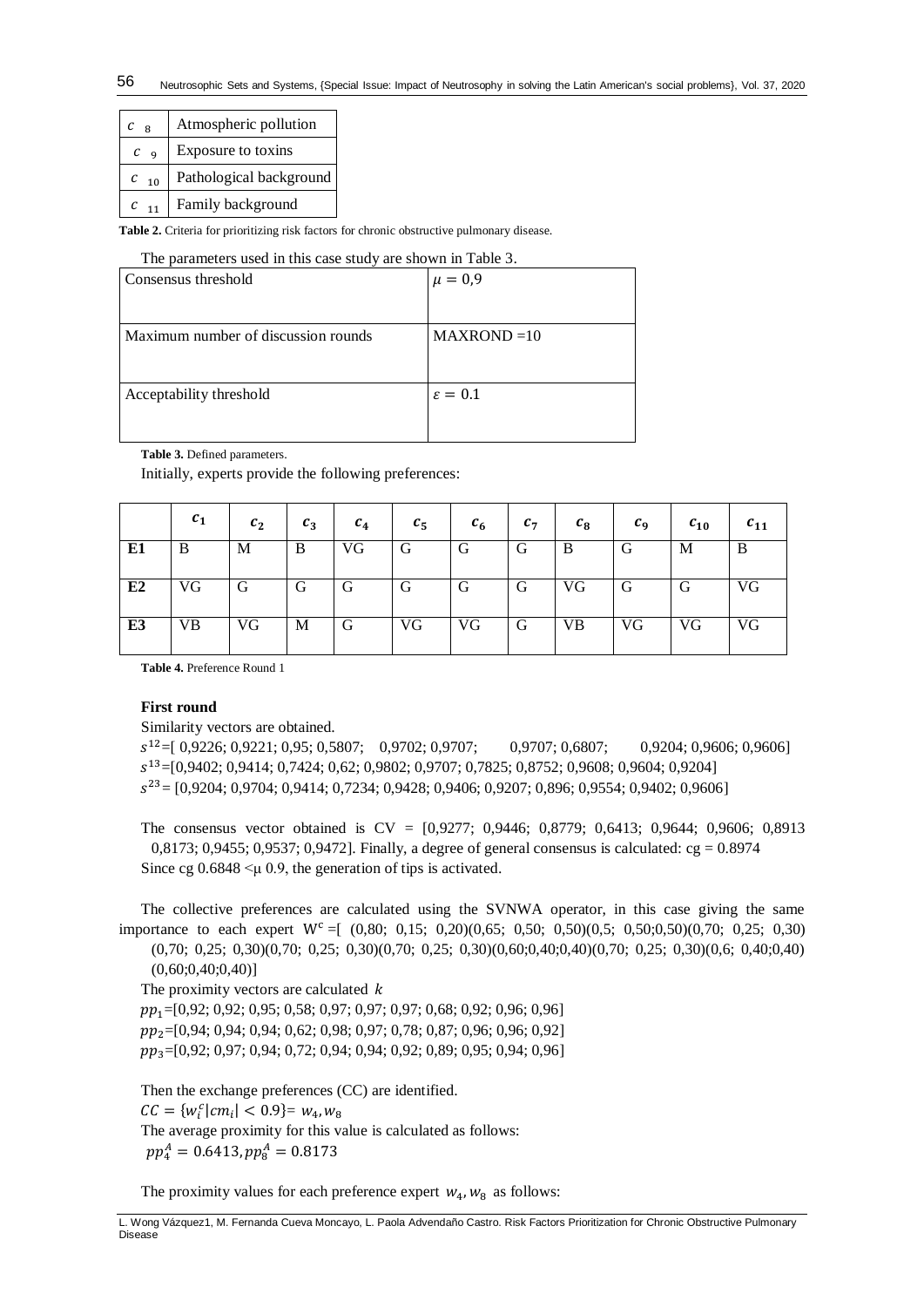$pp_4^1 = 0.611, pp_8^1 = 0.979$  $pp_4^2 = 0.9605$ ,  $pp_8^2 = 0.8462$  $pp_4^3 = 0.9682$   $pp_8^3 = 0.8566$ 

The preference sets to change are:  $\{v_4, v_8\}$ 

According to the DR1 rule, experts are required to increase the following ratios:  $v_4^1$ According to the DR2 rule, experts are required to decrease the following relationships:  $v_8^2$ , and according to rule DR3, these relationships should not be changed:  $v_8^3$ 

# **Second round**

In accordance with the previous advice, the experts implemented changes and the new preferences obtained are shown in table 5.

|    | c <sub>1</sub> | c <sub>2</sub> | $c_3$ | c <sub>4</sub> | $c_{5}$ | $c_{6}$ | $c_{7}$ | $c_8$ | $c_{\alpha}$ | $c_{10}$ | $c_{11}$ |
|----|----------------|----------------|-------|----------------|---------|---------|---------|-------|--------------|----------|----------|
| E1 | B              | M              | B     | G              | G       | G       | G       | B     | G            | М        | B        |
| E2 | VG             | G              | G     | G              | G       | G       | G       | B     | G            | G        | VG       |
| E3 | VB             | VG             | M     | l G            | VG      | VG.     | G       | B     | VG           | VG.      | VG       |

**Table 5.** Round 2 Preferences.

Similarity vectors are again obtained:

 $s^{12}$  = [ 0,9226; 0,9221; 0,95; 0,9207; 0,9702; 0,9707; 0,9707; 0,9207; 0,9204; 0,9606; 0,9606] <sup>13</sup>=[0,9402; 0,9414; 0,7424; 0,962; 0,9802; 0,9707; 0,7825; 0,9652; 0,9608; 0,9604; 0,9204]

 $s^{23}$  = [0,9204; 0,9704; 0,9414; 0,9472; 0,9428; 0,9406; 0,9207; 0,9406; 0,9554; 0,9402; 0,9606]

The consensus vector CV = [0,9277; 0,9446; 0,8779; 0,94; 0,9644; 0,9606; 0,8913; 0,94 0,9455; 0,9537; 0,9472; 0,9357]

Finally, a degree of general consensus is calculated: cg=0.9357

Since  $cg = 0.93 > \mu = 0.9$ , the desired level of consensus is reached.

From the result obtained, we concluded that the prioritized risk factors were  $C = c_1, c_{10}, c_8, c_9$  respectively, which correspond to smoking, family history, air pollution and genetic factors.

# **Conclusions**

The proposed method consists of eight activities, includes automatic search mechanisms for areas of conflict and recommendations to experts to bring their preferences closer. A study was carried out from which it was possible to show that the prevalence of chronic obstructive pulmonary disease in the population selected for the study was high and the prevalent risk factors are smoking, family history, primary education, air pollution and genetic factors. The implementation of the proposed method allowed the prioritization of risk factors.

#### **References**

- <span id="page-8-0"></span>1. Miravitlles, M., J.J. Soler-Cataluña, M. Calle, J. Molina, P. Almagro, J.A. Quintano, J.A. Trigueros, B.G. Cosío, C. Casanova, and J.A. Riesco, *Guía española de la enfermedad pulmonar obstructiva crónica (GesEPOC) 2017. Tratamiento farmacológico en fase estable.* Archivos de Bronconeumología, 2017. **53**(6): p. 324-335.
- <span id="page-8-1"></span>2. Pranata, R., A. Soeroto, H. Ian, M. Lim, P. Santoso, and H. Permana, *Effect of chronic obstructive pulmonary disease and smoking on the outcome of COVID-19.* Int J Tuberc Lung Dis, 2020. **10**.
- <span id="page-8-2"></span>3. Agustí, A. and J.C. Hogg, *Update on the pathogenesis of chronic obstructive pulmonary disease.* New England Journal of Medicine, 2019. **381**(13): p. 1248-1256.
- <span id="page-8-3"></span>4. Barnes, P.J., *Targeting cytokines to treat asthma and chronic obstructive pulmonary disease.* Nature Reviews Immunology, 2018. **18**(7): p. 454-466.
- <span id="page-8-4"></span>5. Bonilla-Sierra, P., A.-M. Vargas-Martínez, V. Davalos-Batallas, F. Leon-Larios, and M.-d.-l.-M. Lomas-Campos, *Chronic Diseases and Associated Factors among Older Adults in Loja, Ecuador.* International Journal of Environmental Research and Public Health, 2020. **17**(11): p. 4009.

L. Wong Vázquez1, M. Fernanda Cueva Moncayo, L. Paola Advendaño Castro. Risk Factors Prioritization for Chronic Obstructive Pulmonary Disease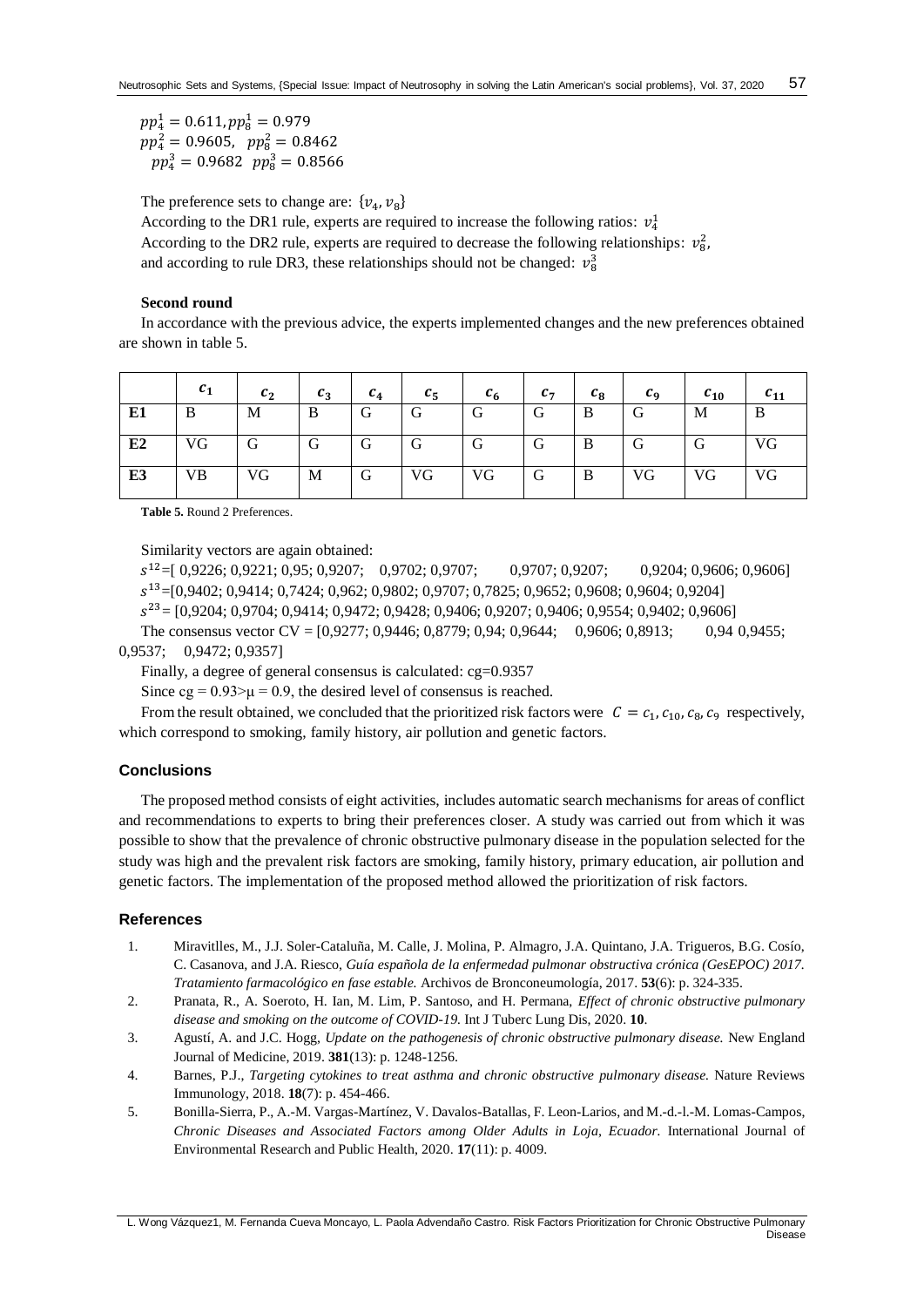#### Neutrosophic Sets and Systems, {Special Issue: Impact of Neutrosophy in solving the Latin American's social problems}, Vol. 37, 2020 58

- <span id="page-9-0"></span>6. Silva, D., L. Saturnino, M. Gazzotti, O. Nascimento, and R. Alfonso-Cristancho, *PRS1 Budget impact analysis of umeclidinium versus tiotropium in the treatment of chronic obstructive pulmonary disease (copd) from the brazilian public healthcare system perspective.* Value in Health Regional Issues, 2019. **19**: p. S77.
- <span id="page-9-1"></span>7. Celli, B.R. and J.A. Wedzicha, *Update on clinical aspects of chronic obstructive pulmonary disease.* New England Journal of Medicine, 2019. **381**(13): p. 1257-1266.
- <span id="page-9-2"></span>8. Zhang, L., H. Valizadeh, I. Alipourfard, R. Bidares, L. Aghebati-Maleki, and M. Ahmadi, *Epigenetic Modifications and Therapy in Chronic Obstructive Pulmonary Disease (COPD): An Update Review.* COPD: Journal of Chronic Obstructive Pulmonary Disease, 2020. **17**(3): p. 333-342.
- <span id="page-9-3"></span>9. Mostafavi-Pour-Manshadi, S.-M.-Y., N. Naderi, P. Mancino, P.Z. Li, W. Tan, and J. Bourbeau, *Fractional Exhaled Nitric Oxide as an Inflammatory Biomarker in Chronic Obstructive Pulmonary Disease (COPD) with or without Concurrent Diagnosis of Asthma: The Canadian Cohort Obstructive Lung Disease (CanCOLD).* COPD: Journal of Chronic Obstructive Pulmonary Disease, 2020: p. 1-11.
- <span id="page-9-4"></span>10. Gava, G., A. Núñez, C. Esquinas, M. Sarasate, E. Loeb, P. Pirina, M. Miravitlles, and M. Barrecheguren, *Analysis of Blood Biomarkers in Patients with Chronic Obstructive Pulmonary Disease (COPD) and with Asthma-COPD Overlap (ACO).* COPD: Journal of Chronic Obstructive Pulmonary Disease, 2020. **17**(3): p. 306-310.
- <span id="page-9-5"></span>11. Young, K.A., E.A. Regan, M.K. Han, S.M. Lutz, M. Ragland, P.J. Castaldi, G.R. Washko, M.H. Cho, M. Strand, and D. Curran-Everett, *Subtypes of COPD have unique distributions and differential risk of mortality.* Chronic Obstructive Pulmonary Diseases: Journal of the COPD Foundation, 2019. **6**(5): p. 400.
- <span id="page-9-6"></span>12. Borné, Y., W. Ashraf, S. Zaigham, and S. Frantz, *Socioeconomic circumstances and incidence of chronic obstructive pulmonary disease (COPD) in an urban population in Sweden.* COPD: Journal of Chronic Obstructive Pulmonary Disease, 2019. **16**(1): p. 51-57.
- <span id="page-9-17"></span>13. Stringer, W. and D. Marciniuk, *The Role of Cardiopulmonary Exercise Testing (CPET) in Pulmonary Rehabilitation (PR) of Chronic Obstructive Pulmonary Disease (COPD) Patients.* COPD: Journal of Chronic Obstructive Pulmonary Disease, 2018. **15**(6): p. 621-631.
- 14. Marçôa, R., D.M. Rodrigues, M. Dias, I. Ladeira, A.P. Vaz, R. Lima, and M. Guimarães, *Classification of Chronic Obstructive Pulmonary Disease (COPD) according to the new Global Initiative for Chronic Obstructive Lung Disease (GOLD) 2017: Comparison with GOLD 2011.* COPD: Journal of Chronic Obstructive Pulmonary Disease, 2018. **15**(1): p. 21-26.
- <span id="page-9-7"></span>15. Jinjuvadia, C., R. Jinjuvadia, C. Mandapakala, N. Durairajan, S. Liangpunsakul, and A.O. Soubani, *Trends in Outcomes, Financial Burden, and Mortality for Acute Exacerbation of Chronic Obstructive Pulmonary Disease (COPD) in the United States from 2002 to 2010.* COPD: Journal of Chronic Obstructive Pulmonary Disease, 2017. **14**(1): p. 72-79.
- <span id="page-9-8"></span>16. Coton, S., W.M. Vollmer, E. Bateman, G.B. Marks, W. Tan, F. Mejza, S. Juvekar, C. Janson, K. Mortimer, M. P. A, A.S. Buist, and P.G.J. Burney, *Severity of Airflow Obstruction in Chronic Obstructive Pulmonary Disease (COPD): Proposal for a New Classification.* COPD: Journal of Chronic Obstructive Pulmonary Disease, 2017. **14**(5): p. 469-475.
- <span id="page-9-9"></span>17. Tamayo-Uria, I., J.M. Altzibar, L. Mughini-Gras, and M. Dorronsoro, *Exacerbations of Chronic Obstructive Pulmonary Disease (COPD): An Ecological Study in the Basque Country, Spain (2000–2011).* COPD: Journal of Chronic Obstructive Pulmonary Disease, 2016. **13**(6): p. 726-733.
- <span id="page-9-10"></span>18. Lall, D., E. Cason, F.J. Pasquel, M.K. Ali, and K.M.V. Narayan, *Effectiveness of Influenza Vaccination for Individuals with Chronic Obstructive Pulmonary Disease (COPD) in Low- and Middle-Income Countries.* COPD: Journal of Chronic Obstructive Pulmonary Disease, 2016. **13**(1): p. 93-99.
- <span id="page-9-11"></span>19. Katz, P., C. Iribarren, G. Sanchez, and P.D. Blanc, *Obesity and Functioning Among Individuals with Chronic Obstructive Pulmonary Disease (COPD).* COPD: Journal of Chronic Obstructive Pulmonary Disease, 2016. **13**(3): p. 352-359.
- <span id="page-9-12"></span>20. Fragoso, C.A.V., *Epidemiology of Chronic Obstructive Pulmonary Disease (COPD) in Aging Populations.* COPD: Journal of Chronic Obstructive Pulmonary Disease, 2016. **13**(2): p. 125-129.
- <span id="page-9-13"></span>21. Ryu, J.Y., Y.E. Sunwoo, S.-Y. Lee, C.-K. Lee, J.-H. Kim, J.-T. Lee, and D.-H. Kim, *Chronic Obstructive Pulmonary Disease (COPD) and Vapors, Gases, Dusts, or Fumes (VGDF): A Meta-analysis.* COPD: Journal of Chronic Obstructive Pulmonary Disease, 2015. **12**(4): p. 374-380.
- <span id="page-9-14"></span>22. Vestbo, J., S.S. Hurd, A.G. Agustí, P.W. Jones, C. Vogelmeier, A. Anzueto, P.J. Barnes, L.M. Fabbri, F.J. Martinez, and M. Nishimura, *Global strategy for the diagnosis, management, and prevention of chronic obstructive pulmonary disease: GOLD executive summary.* American journal of respiratory and critical care medicine, 2013. **187**(4): p. 347-365.
- <span id="page-9-15"></span>23. Gutiérrez, T. and A. Monserath, *Prevalencia de enfermedad pulmonar obstructiva crónica en la unidad de medicina interna del hospital Alfredo Noboa Montenegro*. 2019.
- <span id="page-9-16"></span>24. Cecere, L.M., C.G. Slatore, J.E. Uman, L.E. Evans, E.M. Udris, C.L. Bryson, and D.H. Au, *Adherence to Long-Acting Inhaled Therapies among Patients with Chronic Obstructive Pulmonary Disease (COPD).* COPD: Journal of Chronic Obstructive Pulmonary Disease, 2012. **9**(3): p. 251-258.

L. Wong Vázquez1, M. Fernanda Cueva Moncayo, L. Paola Advendaño Castro. Risk Factors Prioritization for Chronic Obstructive Pulmonary Disease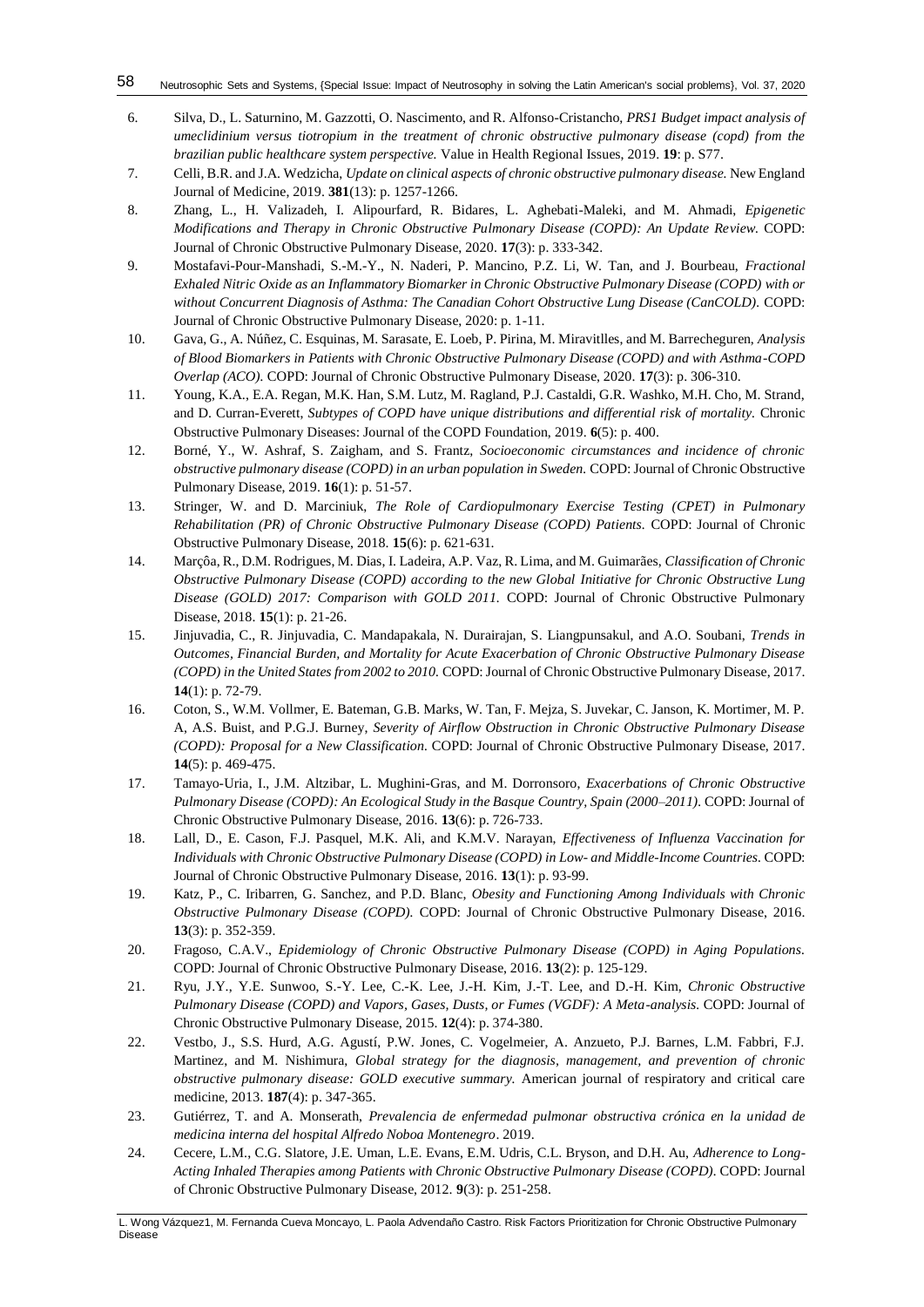- <span id="page-10-0"></span>25. Han, M.K., A. Agusti, P.M. Calverley, B.R. Celli, G. Criner, J.L. Curtis, L.M. Fabbri, J.G. Goldin, P.W. Jones, and W. MacNee, *Chronic obstructive pulmonary disease phenotypes: the future of COPD.* American journal of respiratory and critical care medicine, 2010. **182**(5): p. 598-604.
- <span id="page-10-1"></span>26. Chavez, P.C. and N.K. Shokar, *Diagnosis and Management of Chronic Obstructive Pulmonary Disease (COPD) in a Primary Care Clinic.* COPD: Journal of Chronic Obstructive Pulmonary Disease, 2009. **6**(6): p. 446-451.
- <span id="page-10-2"></span>27. Mostafavi-Pour-Manshadi, S.-M.-Y., N. Naderi, M. Barrecheguren, A. Dehghan, and J. Bourbeau, *Investigating Fractional Exhaled Nitric Oxide in Chronic Obstructive Pulmonary Disease (COPD) and Asthma-COPD Overlap (ACO): A Scoping Review.* COPD: Journal of Chronic Obstructive Pulmonary Disease, 2018. **15**(4): p. 377-391.
- <span id="page-10-3"></span>28. Pauwels, R.A. and K.F. Rabe, *Burden and clinical features of chronic obstructive pulmonary disease (COPD).* The Lancet, 2004. **364**(9434): p. 613-620.
- <span id="page-10-4"></span>29. LEYVA, M., J. HECHAVARRIA, N. BATISTA, J.A. ALARCON, and O. GOMEZ, *A framework for PEST analysis based on fuzzy decision maps.* Revista ESPACIOS, 2018. **39**(16).
- <span id="page-10-5"></span>30. Liu, P. and L. Shi, *Some neutrosophic uncertain linguistic number Heronian mean operators and their application to multi-attribute group decision making.* Neural Computing and Applications, 2017. **28**(5): p. 1079-1093.
- <span id="page-10-6"></span>31. Bryson, N., A. Mobolurin, and A. Joseph. *Generating consensus fuzzy cognitive maps*. in *Proceedings Intelligent Information Systems. IIS'97*. 1997. IEEE.
- <span id="page-10-7"></span>32. Liu, P. and H. Li, *Multiple attribute decision-making method based on some normal neutrosophic Bonferroni mean operators.* Neural Computing and Applications, 2017. **28**(1): p. 179-194.
- <span id="page-10-8"></span>33. Smarandache, F. and M. Leyva-Vázquez, *Fundamentos de la lógica y los conjuntos neutrosóficos y su papel en la inteligencia artificial*. 2018: Infinite Study.
- <span id="page-10-9"></span>34. Leyva-Vázquez, M., F. Smarandache, and J.E. Ricardo, *Artificial intelligence: challenges, perspectives and neutrosophy role.(Master Conference).* Dilemas Contemporáneos: Educación, Política y Valore, 2018. **6**(Special).
- <span id="page-10-10"></span>35. Smarandache, F., S. Broumi, P.K. Singh, C.-f. Liu, V.V. Rao, H.-L. Yang, I. Patrascu, and A. Elhassouny, *Introduction to neutrosophy and neutrosophic environment*, in *Neutrosophic Set in Medical Image Analysis*. 2019, Elsevier. p. 3-29.
- <span id="page-10-11"></span>36. Calzada, M.P. and M.C. Hernández, *Modelo de Recomendación Neutrosófico para el análisis Socio-Epidemiológico y funcionamiento familiar de pacientes alcohólicos.* Neutrosophic Computing and Machine Learning, 2020. **12**: p. 18.
- 37. Maldonado, P.A.C., Y.P. Martinez, and G.S. Escobar, *Neutrosophic statistics methods applied to demonstrate the extra-contractual liability of the state from the Administrative Organic Code.* Neutrosophic Sets and Systems, 2019: p. 27.
- 38. Maldonado, P.A.C., B.P.A. Caiza, C.S. Yuqui, Vilacrés, and F.M.G. Alomía. *Neutrosophic model for the analysis of the causes that lead to tax fraud*. 2019.
- <span id="page-10-12"></span>39. Liu, P. and F. Teng, *Multiple attribute decision making method based on normal neutrosophic generalized weighted power averaging operator.* International Journal of Machine Learning and Cybernetics, 2018. **9**(2): p. 281-293.
- <span id="page-10-13"></span>40. Vazquezl, M.Y.L., L.A.B. Peñafiel, S.X.S. Muñoz, and M.A.Q. Martinez. *A Framework for Selecting Machine Learning Models Using TOPSIS*. in *International Conference on Applied Human Factors and Ergonomics*. 2020. Springer.
- 41. Zaied, A.N.H., A. Gamal, and M. Ismail, *An Integrated Neutrosophic and TOPSIS for Evaluating Airline Service Quality.* Neutrosophic Sets and Systems, 2019. **29**(1): p. 3.
- 42. Ortega, R.G., M.L. Vazquez, J.A. Sganderla Figueiredo, and A. Guijarro-Rodriguez, *Sinos river basin socialenvironmental prospective assessment of water quality management using fuzzy cognitive maps and neutrosophic AHP-TOPSIS.* Neutrosophic Sets and Systems, 2018. **23**(1): p. 13.
- <span id="page-10-14"></span>43. Teruel, K.P., J.C. Cedeno, H.L. Gavilanez, and C.B. Diaz, *A framework for selecting cloud computing services based on consensus under single valued neutrosophic numbers.* Neutrosophic Sets and Systems, 2018. **22**(1): p. 4.
- 44. Teruel, K.P., M.Y.L. Vázquez, and V.E. Sentí, *Proceso de consenso en modelos mentales y aplicación al desarrollo de software ágil en bioinformática.* Revista Cubana de Información en Ciencias de la Salud (ACIMED), 2014. **25**(3): p. 317-331.
- 45. Smarandache, F., J.E. Ricardo, E.G. Caballero, M. Yelandi, L. Vázquez, and N.B. Hernández, *Delphi method for evaluating scientific research proposals in a neutrosophic environment.* Neutrosophic Sets and Systems, 2020: p. 204.
- <span id="page-10-15"></span>46. Ye, J. and Q. Zhang, *Single valued neutrosophic similarity measures for multiple attribute decision making.* Neutrosophic Sets and Systems, 2014. **2**: p. 48-54.
- <span id="page-10-16"></span>47. Mata, F., L. Martínez, and E. Herrera-Viedma, *An adaptive consensus support model for group decision-making problems in a multigranular fuzzy linguistic context.* IEEE Transactions on fuzzy Systems, 2009. **17**(2): p. 279- 290.

L. Wong Vázquez1, M. Fernanda Cueva Moncayo, L. Paola Advendaño Castro. Risk Factors Prioritization for Chronic Obstructive Pulmonary Disease